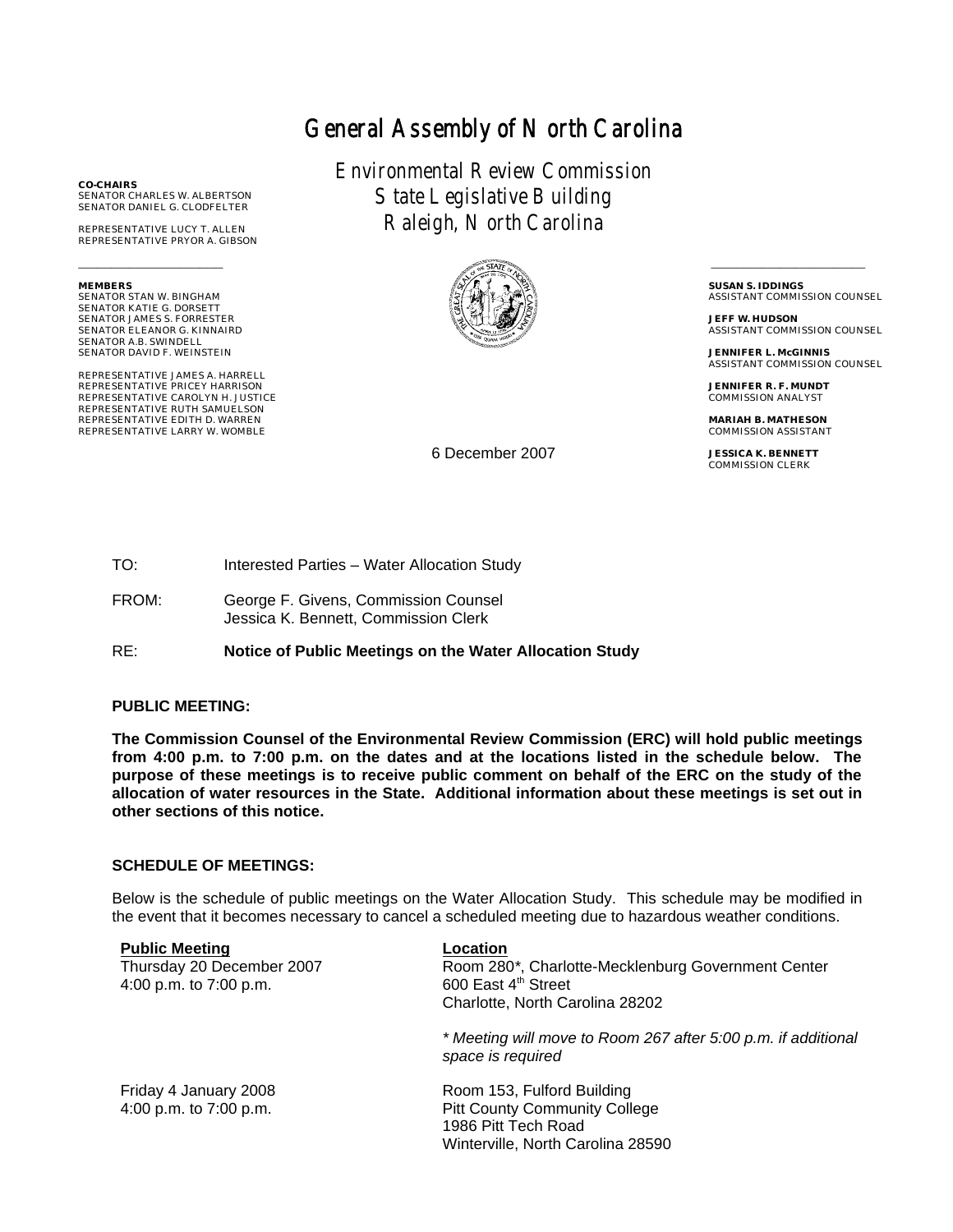| Wednesday 9 January 2008<br>4:00 p.m. to 7:00 p.m.  | Lecture Room, Simpson Administration Building<br>Asheville Buncombe Technical Community College<br>340 Victoria Road<br>Asheville, North Carolina 28801 |
|-----------------------------------------------------|---------------------------------------------------------------------------------------------------------------------------------------------------------|
| Wednesday 23 January 2008<br>4:00 p.m. to 7:00 p.m. | Room 544, Legislative Office Building<br>North Carolina General Assembly<br>300 North Salisbury Street<br>Raleigh, North Carolina 27603                 |
| Thursday 24 January 2008<br>4:00 p.m. to 7:00 p.m.  | New Hanover County Public Library<br>201 Chestnut Street<br>Wilmington, North Carolina 28401                                                            |

#### **BACKGROUND INFORMATION:**

The Environmental Review Commission (ERC) is an entity of the General Assembly of North Carolina. The ERC is established by G.S. 120.70-41 et seq. to serve as the principal legislative entity responsible for legislative oversight and study of matters related to protection of the environment and conservation of natural resources. (Note that the ERC is a separate entity from the Environmental Management Commission (EMC), which is an executive branch agency within the Department of Environment and Natural Resources (DENR) responsible for implementation of various environmental laws.)

Section 1.(a) of S.L. 2007-518 (H.B. 820), which was enacted by the 2007 Regular Session of the General Assembly directs the ERC, with the assistance of DENR, to study the allocation of water resources and their availability and maintenance in the State. The ERC intends to enter into a contract with the School of Government at the University of North Carolina at Chapel Hill for significant portions of the study. In its work on the study, the School of Government may subcontract with other academic institutions. Other portions of the study will be conducted by DENR or directly by the ERC. Overall responsibility for the study will remain with the ERC.

The ERC is holding this series of initial meetings to receive comment on the scope, direction, and conduct of the study. These meetings will also provide an opportunity for professional staff of the School of Government to receive information from interested parties on the subject matter of the study. The ERC intends to provide additional opportunity for public comment on the draft findings and recommendations of the study as it progresses.

### **MEETING PROCEDURES:**

All persons interested in the Water Allocation Study are invited to attend any of the public meetings. The conduct of these public meetings will be determined by the Commission Counsel based on the attendance at each meeting and other factors. To the extent possible, the meetings will be informal so as to promote dialogue among attendees. The Commission Counsel may however determine that attendees who wish to be heard must make oral statements within a specified period of time and in a specified order. Any person who desires to comment is requested, but is not required, to submit a written statement for inclusion in the record of the public meetings. Written statements should be on standard size  $(8\frac{1}{2}$ " x 11") paper with sufficient margins for binding. The record of proceedings will remain open until 1 February 2008. To be included in the record, a written statement must be received by the ERC by 1 February 2008.

Written statements should be sent to:

Jessica K. Bennett, Commission Clerk or email to: erc@ncleg.net 334 Legislative Office Building 300 North Salisbury Street